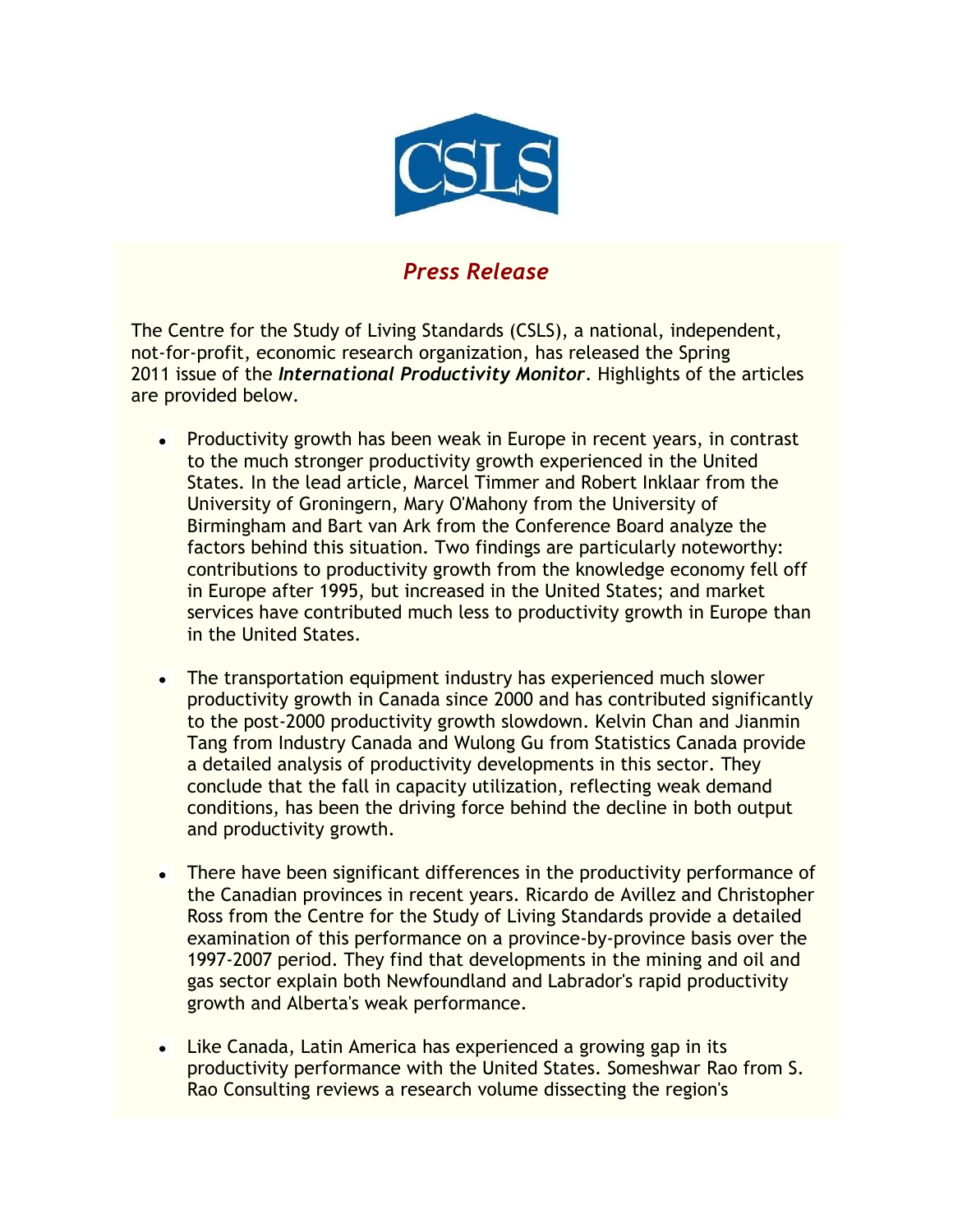productivity performance and offers a number of parallels between the factors behind Latin America's poor performance and those identified as impeding productivity growth in Canada, namely low business sector R&D intensity and large differences in productivity levels between firms in the same sector.

It is often asserted that older workers are less productive than younger  $\bullet$ workers and that consequently the ageing of the workforce will be a drag on productivity growth. Andrew Sharpe from the Centre for the Study of Living Standards reviews a research volume on this topic and finds that the aggregate effect of ageing on productivity is small. He argues that this finding provides support for efforts to boost the employment rate of older persons, both to benefit the individuals themselves given the strong relationship between work and well-being and to increase government revenues to meet the costs associated with the growing 65 and over population.

The table of contents of this issue, with links to the articles, is posted below.